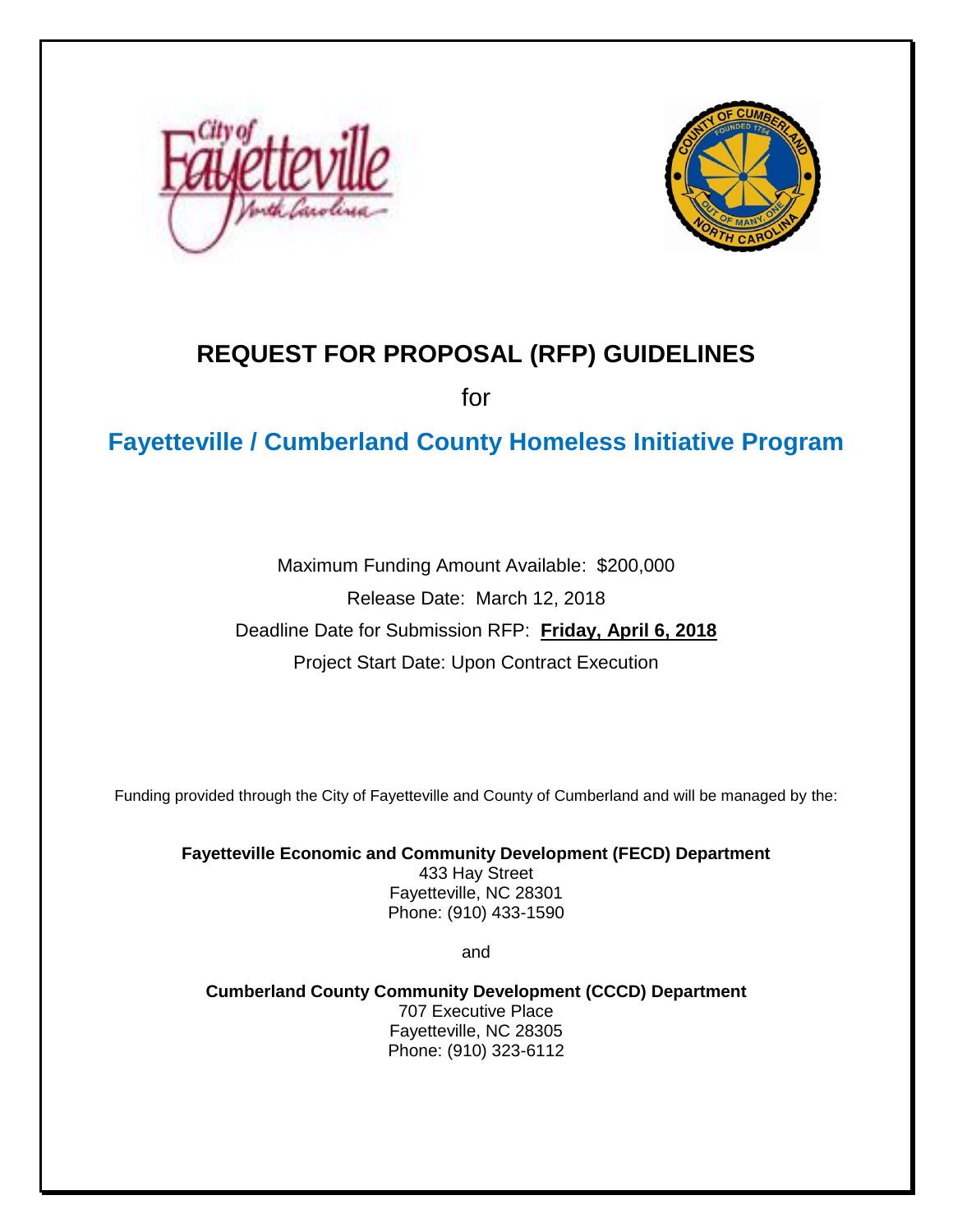# **TABLE OF CONTENTS**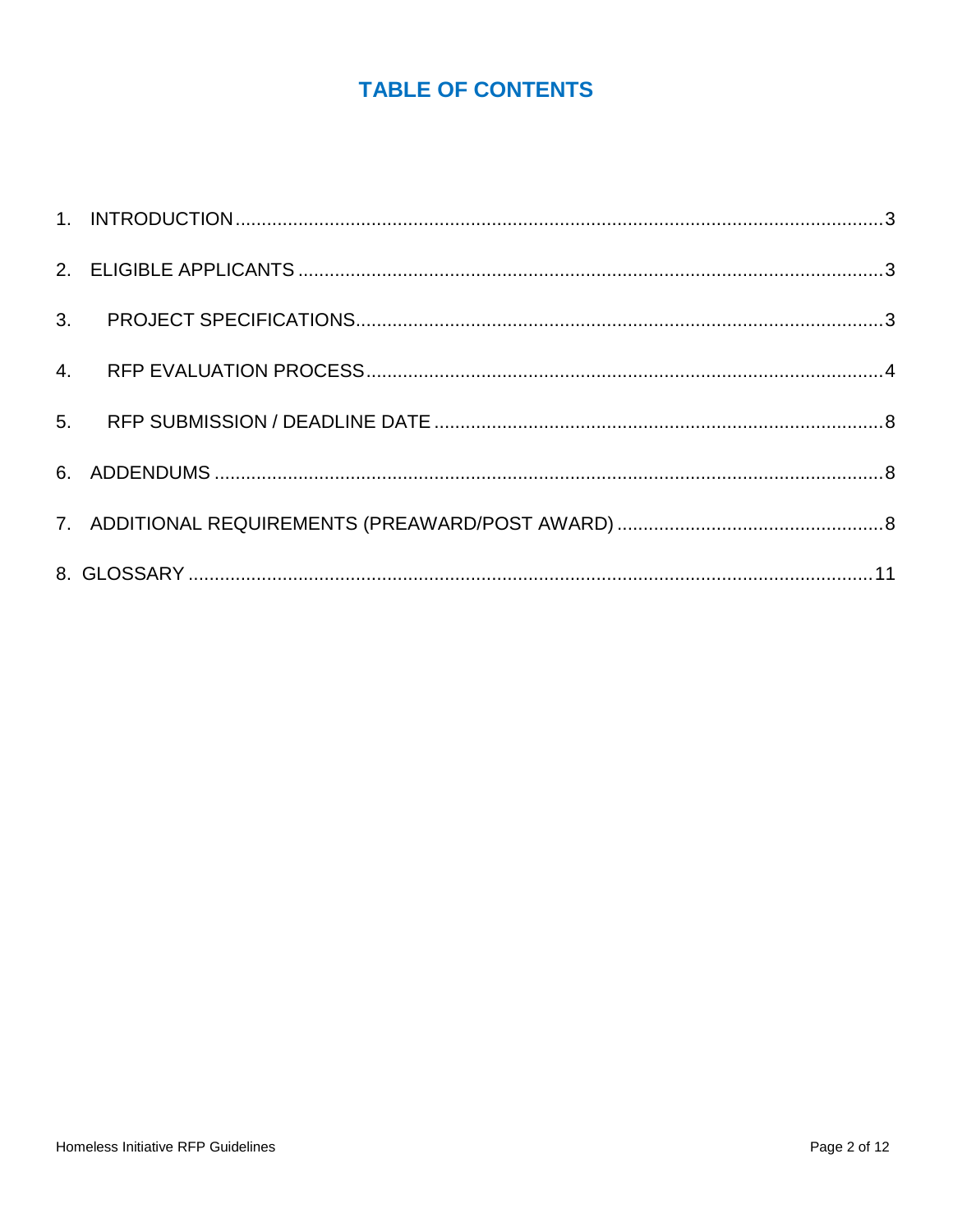# **Homeless Initiative Grant Request for Proposal Guidelines**

## <span id="page-2-0"></span>**1. INTRODUCTION**

In 2017, the City of Fayetteville and Cumberland County signed an interlocal agreement that would support community-wide programs and services to address homelessness; form a Homeless Committee that will meet regularly and develop strategies to address homelessness; and fund a Data and Evaluation Analyst to manage the local Homeless Management Information System.

The City of Fayetteville and Cumberland County recognizes the need for housing and supportive services for homeless persons. The purpose of the Fayetteville / Cumberland County Homeless Initiative Partnership (FCCHIP) program is to provide additional support in the community that would address the gaps in housing and supportive services for homeless persons and those persons at-risk of being homeless.

The Fayetteville Economic and Community Development (FECD) Department and Cumberland County Community Development (CCCD) Department are soliciting proposals for a Project Applicant to provide services for the Homeless Initiative Program funded through the local governments. It is the intent FECD and CCCD to enter into a contract with the selected project applicant that demonstrates the capacity and performance record to provide supportive services to homeless families.

#### <span id="page-2-1"></span>**2. ELIGIBLE APPLICANTS**

- Units of local government;
- Private non-profit organizations with (501(c)(3) status; and
- Other public agencies (e.g. public housing authority)

## <span id="page-2-2"></span>**3. PROJECT SPECIFICATIONS**

**Eligible Costs:** Funds may be used for the following activities:

- A. Financial Assistance on behalf of participants:
	- 1) Payment to third parties for the following costs:
		- i. Rental application fees;
		- ii. Security deposits that equal no more than two months' rent;
		- iii. Last month's rent (may be paid in addition to security deposit);
		- iv. Rental payment (up to 6 months)/Arrears;
		- v. Utility payments / arrears (up to 6 months);
		- vi. Standard utility deposit required by the utility company for gas, electric, water and sewage;
		- vi. Moving expenses (within geographic service area) including truck rental or hiring a moving company, temporary storage fees for up to 3 months, provided that the fees are accrued after the date the program participant begins receiving assistance and before the program participant move into permanent housing. Payment of storage fees in arrears is not eligible;
		- vii. Transportation (e.g. bus passes) for participants; and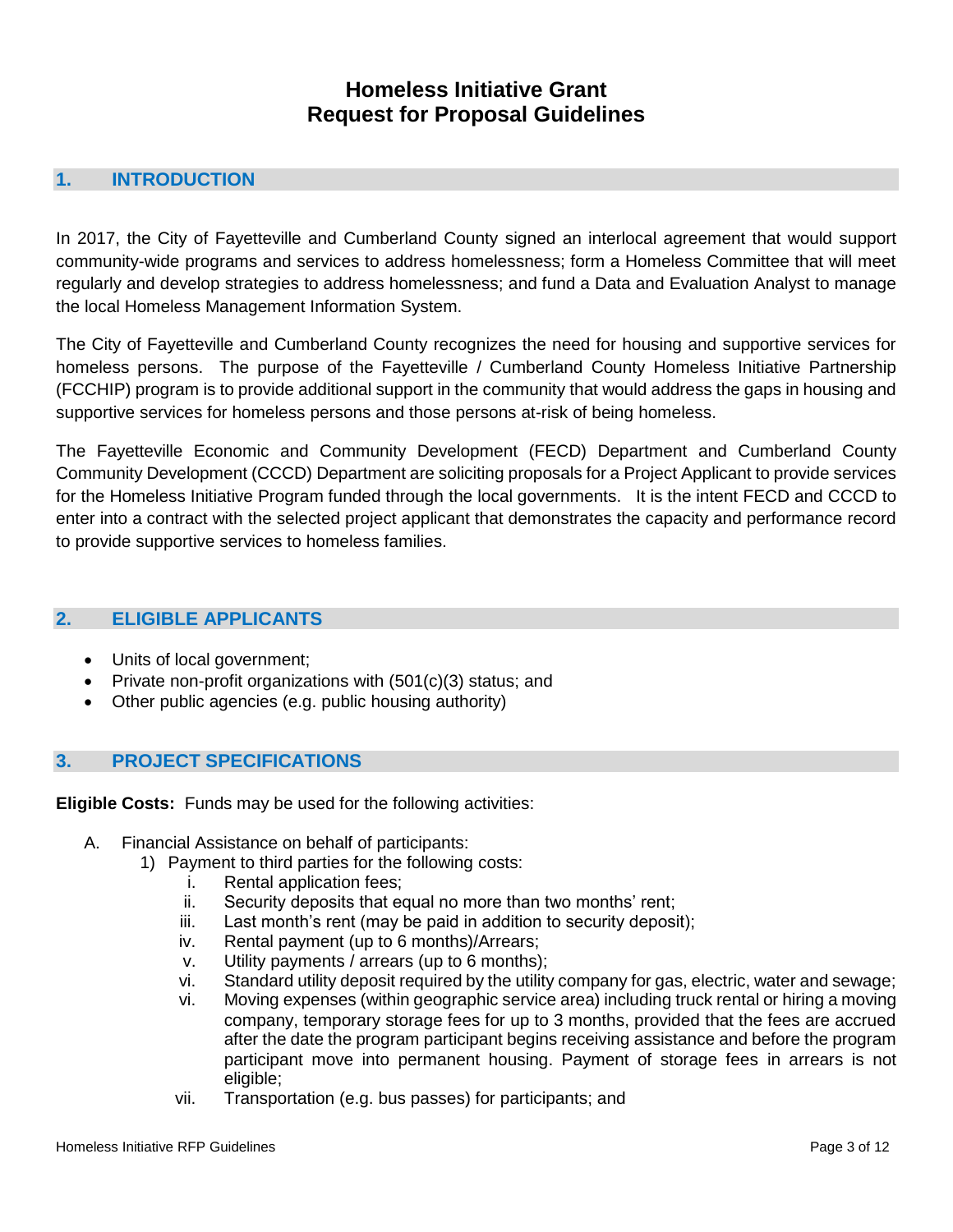- viii. Furniture / Household goods (maximum of \$500 per household).
- ix. Other Essential Services (e.g. employment assistance, job training, or mental health services)
- B. Case Management / Housing Search (up to 10% of total grant funds);
	- i. Case Management must be available to assess, evaluate, arrange, coordinate, and monitor the delivery of individualized services to facilitate housing stability for the program participant in permanent housing or to assist the program participant in overcoming immediate barriers to obtaining housing. An individualized housing and service plan must be prepared with each participant. Case management should also be available to assist participants to search and locate permanent housing.
- C. Administration (up to 5% of total grant funds);
	- i. Administrative cost must be related to the planning and execution of program activities that involves general management, oversight, and coordination. Eligible costs may include supplies and staff time for processing of payment requests, preparing program budgets and schedules, developing systems for assuring compliance with program requirements, and preparing reports and other documents directly related to the program for submission to FECD and CCCD.

*Note:*Funds may not be provided directly to the participants. Monthly rents cannot exceed the Fair Market Rents established by the U.S. Department of Housing and Urban Development.

**Project Location:** The project must provide services within the boundaries of Cumberland County and/or the City of Fayetteville.

**Available Funding:** The maximum amount of Homeless Initiative award is \$200,000.

**Contract Term:** The project term will be from June 1, 2018 to May 31, 2020.

**Target Population:** This project will serve populations that are homeless (see local definition in glossary), lack other resources necessary to maintain stability, and have a household income that does not exceed 80 percent of area median family income (MFI).

#### <span id="page-3-0"></span>**4. RFP EVALUATION PROCESS**

The evaluation of each project will be conducted by the Grant Review Committee.

Projects will be reviewed based on the following criteria:

**Threshold:** A review for satisfaction of threshold requirements for completeness, project applicant eligibility and project eligibility. If proposals do not meet all of the requirements listed in this section, they will not be reviewed any further and will be rejected from the competition.

**Quality:** Projects that meet all threshold requirements will be evaluated for satisfaction of the quality criteria detailed in this section.

#### **THRESHHOLD REVIEW**

Proposals must meet the following eligibility criteria: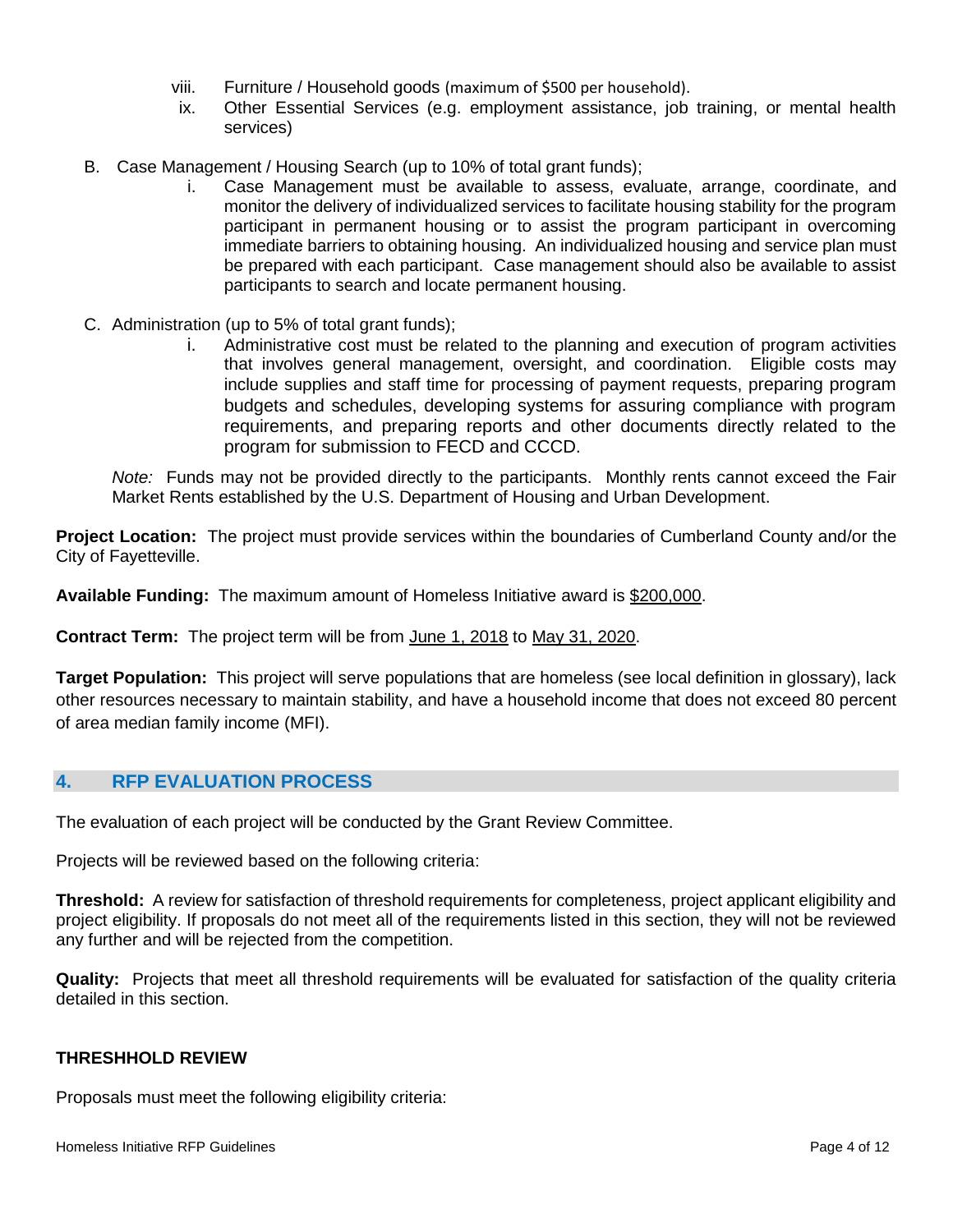Proposals will be reviewed for completeness. Proposals that do not include all the required documents that demonstrate applicant eligibility and project appropriateness will be eliminated at the Grant Review Committee's sole discretion.

All non-governmental project applicants must have been incorporated and have been operational as a non-profit 501(c)(3) organization providing services to homeless persons. However, agencies that have been providing services to homeless persons under the auspices of another incorporated 501(c)(3) organization and have since obtained their own 501(c)(3) status may be eligible for funding under this RFP.

The RFP must meet project specifications as noted in Section 3 including, but not limited to the following: The activities for which funding is requested must be eligible under this RFP; The project target population must meet the eligibility requirements; and proposed timelines for all activities must be consistent with all other program requirements.

The project applicant must demonstrate that it has sufficient knowledge and experience to carry out the project(s) at the time of proposal submission, to include experience providing similar housing and/or services to the target population for which funding is being requested.

The project applicant must operate out of a site/location appropriate for providing the services required under the program.

The project applicant shall not charge clients for service nor require religious participation as a condition of receiving services.

The project applicant must comply with applicable civil rights laws. There must be no outstanding findings of noncompliance with civil rights statues or unresolved secretarial charge of discrimination issued under the Fair Housing Act, no adjudications of civil rights violations on a civil action or deferral of processing of proposals from the Applicant imposed by any federal agencies.

The project applicant must not have unresolved fiscal, reporting, or program issues with any of its current or past funding sources.

The project applicant must not have a history of contract non-compliance with FECD or CCCD or any other funding source, a contract suspension, a termination for cause by FECD or CCCD or any other funding source, or outstanding financial obligations with FECD or CCCD that have not been adequately resolved with FECD or CCCD or any other funding source. In the event that the project applicant has had any of its contract(s) with FECD or CCCD suspended or terminated, it shall not be eligible for funding under any RFP released by FECD or CCCD for a period of five (5) years starting from the effective date of suspension or termination, unless the project applicant has been granted a waiver by FECD and CCCD.

Project applicants must be enrolled in or willing to implement the local Continuum of Care's Homeless Management Information System (HMIS).

Proposals will be conditionally selected by the Grant Review Committee. The results of the application review process will be reported to the Homeless Committee. Applicants will be notified within thirty (30) business days of the proposal deadline if their proposal was selected or rejected by the Grant Review Committee.

#### **QUALITY REVIEW**

Proposals passing the threshold eligibility and eligibility for quality review will be evaluated by the following criteria and in their own merits for project design, organizational capacity, budget and leveraging, content,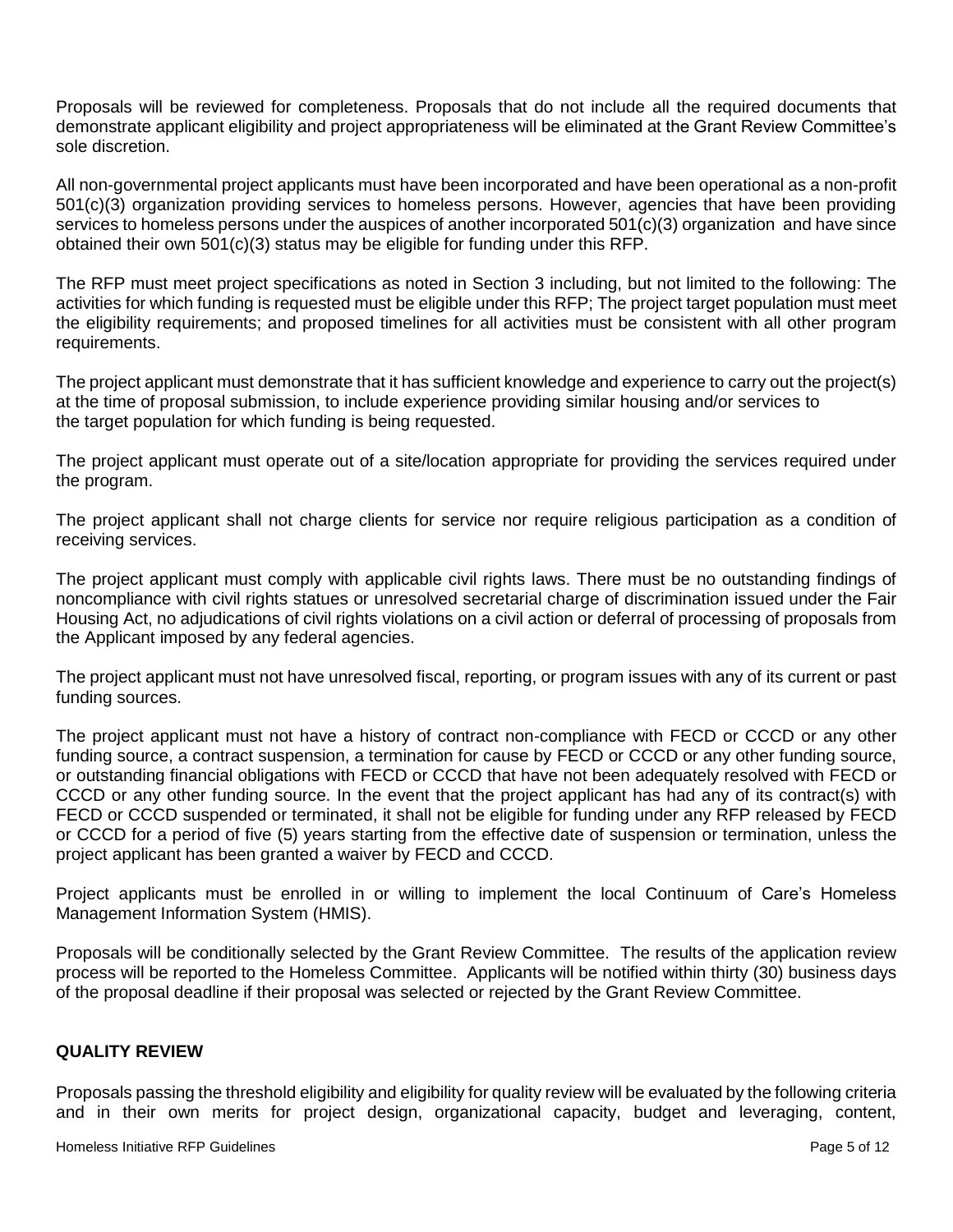responsiveness, conciseness, clarity, relevance, and strict adherence to the instructions in this RFP. Final scoring will be based on the proposal as submitted.

### **CATEGORY**

- Project Design
- Organizational Experience & Capacity
- Project Budget and Fiscal Stability
- Continuum of Care Membership
- HMIS Participation
- Project Readiness

#### **PROJECT DESIGN**

The Grant Review Committee will evaluate the proposal for an appropriate and comprehensive approach to addressing the service and housing needs of the population it intends to serve. There must be a clear link between services and the target population's advancement towards permanent housing or permanent supportive housing and retention in housing. The proposal must demonstrate an understanding of project requirements and the needs of the proposed population.

The Grant Review Committee will also evaluate the strategies used to surmount existing barriers to services experienced by the proposed population as well as staffing and supervision plans. The services and housing provided must directly relate to the goals that promote residential stability and increased skill level or income in order to prepare homeless persons to live more independently.

#### **ORGANIZATIONAL EXPERIENCE AND CAPACITY**

The Grant Review Committee will evaluate the experience, capability, and capacity of the project applicant, collaborators, partners, and key subproject Applicants to implement and administer the proposed project. The project applicant's performance under other funded contracts and previous awards, as well as the project applicant's demonstrated capacity to enter into a government contract, will also be taken into consideration. Beyond the length of time providing service to the homeless in general, the Grant Review Committee will look at the project applicant's experience working directly with the proposed population. Of critical importance is the experience directly related to carrying out the proposed project.

The Grant Review Committee will also evaluate the projects based on the ability of the project applicant to meet outcomes. The Grant Review Committee reserves the right to verify information submitted in the proposal. The project applicant agrees that the local HMIS System and progress reports will be the primary sources of verification of project performance and outcome data for projects funded by FECD and CCCD. FECD and CCCD reserves the right to request additional data to verify information submitted with the proposal, at its sole discretion. If the information in the proposal cannot be verified and if the Grant Review Committee determines the errors are not willful, the Grant Review Committee reserves the right to adjust the rating points awarded. Project applicants agree to provide access to records to allow FECD and CCCD to verify any reported outcomes pursuant to this element.

## **PROJECT BUDGET AND FISCAL RESPONSIBILITY**

The Grant Review Committee will evaluate the feasibility, cost-effectiveness, reasonableness, and accuracy of the budget. The Grant Review Committee will also evaluate the cost effectiveness of the budget and the extent to which additional funding and resources are committed to the proposed project. In addition, the Grant Review Committee will evaluate the financial stability of project applicant agency.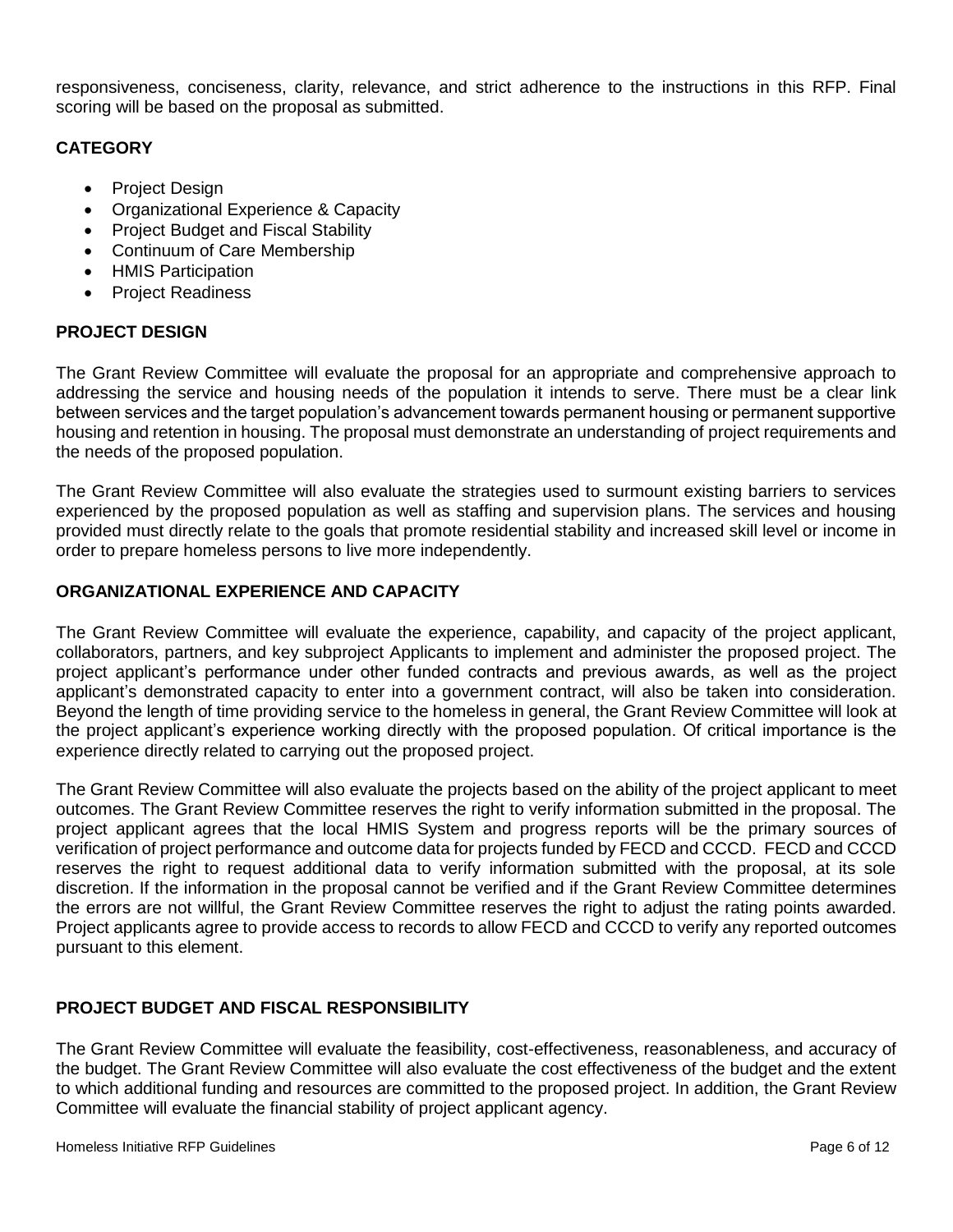#### **LOCAL CONTINUUM OF CARE INTEGRATION**

The Grant Review Committee will evaluate the proposed project on consistency with local community's objectives, integration with Consolidated Plan of the project applicant's jurisdiction, and how the proposed project fits into and meets the unmet needs in the project applicant's local community.

The Grant Review Committee will evaluate the extent to which the proposal describes how the project will be integrated and coordinated with other service and housing providers within the local Continuum of Care including linkages with other components in the local Continuum of Care, either within the Project applicant agency or with other agencies within the local Continuum of Care.

#### **HMIS PARTICIPATION**

All projects recommended for funding under this RFP MUST participate in the local Homeless Management Information System (HMIS) through **direct** client-level data input into the system. Projects selected for funding may **not** fulfill this requirement by electronic data integration from other existing software programs. All projects must participate in HMIS through direct system use in the local HMIS software.

For projects that are currently implemented on HMIS, the Grant Review Committee will evaluate the project applicants' compliance with HMIS data entry and data quality standards. The Grant Review Committee will utilize the most recent project year to evaluate this section. If the project applicant is not implemented on HMIS, the Grant Review Committee will evaluate the project applicants' ability and willingness to comply with the technical and program standards necessary to operate HMIS.

#### **PROJECT READINESS**

The Grant Review Committee will evaluate the project applicant's ability to implement the project upon award of the grant. The timeframe between grant award and project implementation is of critical importance in this area. For purposes of this element, readiness will include consideration of the earliest date a client will be placed into housing, and the earliest date that all clients will be placed in the housing and an assessment of the processes and systems to meet these dates.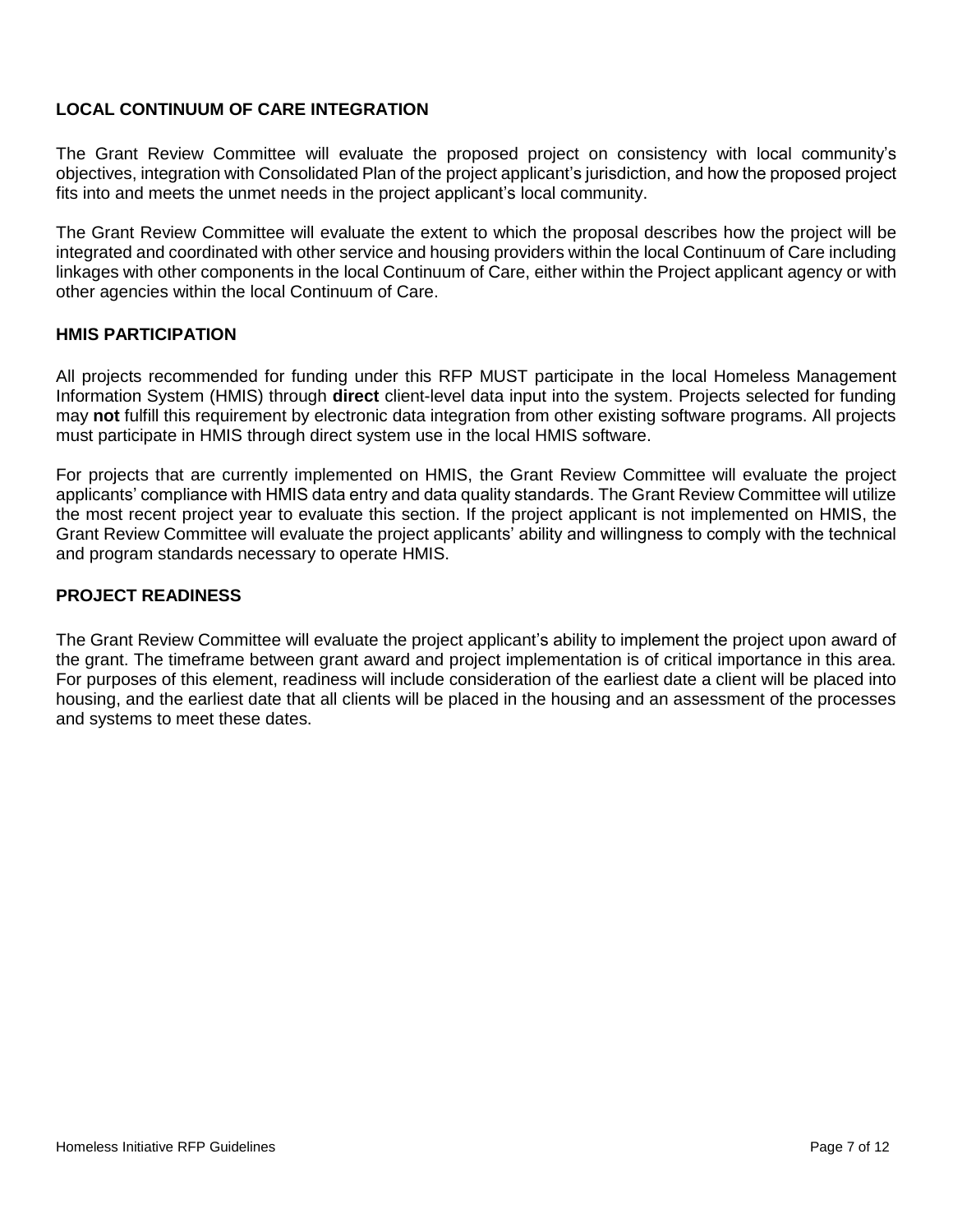#### <span id="page-7-0"></span>**5. RFP SUBMISSION / DEADLINE DATE**

Project applicants must submit an original and one (1) copy of the complete proposal. The original must be marked "Original" on the cover page and must bear the actual "wet" signatures of the person(s) authorized to sign the proposal.

All proposal packets must be **RECEIVED** by hand delivery, mail, or messenger in the CCCD office no later than **4:00 pm, Friday, April 6, 2018.** Applications *will not be accepted* via facsimile or email.

However, FECD and CCCD reserves the right to request clarification of unclear or ambiguous statements made in the proposal.

Submit proposal packets to:

Cumberland County Community Development 707 Executive Place Fayetteville, NC 28305

#### <span id="page-7-1"></span>**6. ADDENDUMS**

If it becomes necessary for FECD and CCCD to revise any part of this RFP, or to provide additional information or clarification after the RFP is released, a written addendum will be posted on CCCD's website www.co.cumberland.nc.us/community\_dev.aspx. It is the responsibility of the project applicant to check the website prior to submission of any proposal under this RFP to ensure an addendum or information made publicly available on the website is reviewed.

If a project applicant does not have access to CCCD's website, the project applicant may call and request that a printed copy of any addenda be faxed or mailed via first class mail within 24 hours of the date and time of their call to CCCD. FECD and CCCD is not responsible for information not received by callers when requested within 5 days of the due date of the proposal under this RFP.

#### <span id="page-7-2"></span>**7. ADDITIONAL REQUIREMENTS (PREAWARD/POST AWARD)**

FECD and CCCD reserves the right to communicate in writing with the Homeless Committee or providers associated with the project applicant to obtain additional clarification of design of project, or agency fiscal and programmatic capacities, and to utilize this information in the evaluation process.

FECD and CCCD reserves the right to conduct site visits of all proposing agencies. FECD and CCCD reserves the right to extend the RFP submission deadline should such action be in the best interest of FECD and CCCD. Project applicants may revise and re-submit their proposal in the event the deadline is extended.

FECD and CCCD reserves the sole right to reject any or all proposals received in answer to this RFP if it is deemed inappropriate or incomplete, it fails to comply with any instruction contained in this RFP, or is not in the best interest of FECD and CCCD.

FECD and CCCD reserves the right to withdraw this RFP at any time without prior notice. Further, FECD and CCCD makes no representation that any contract will be awarded to any applicant responding to this RFP. FECD and CCCD reserves the right to reject any or all submissions.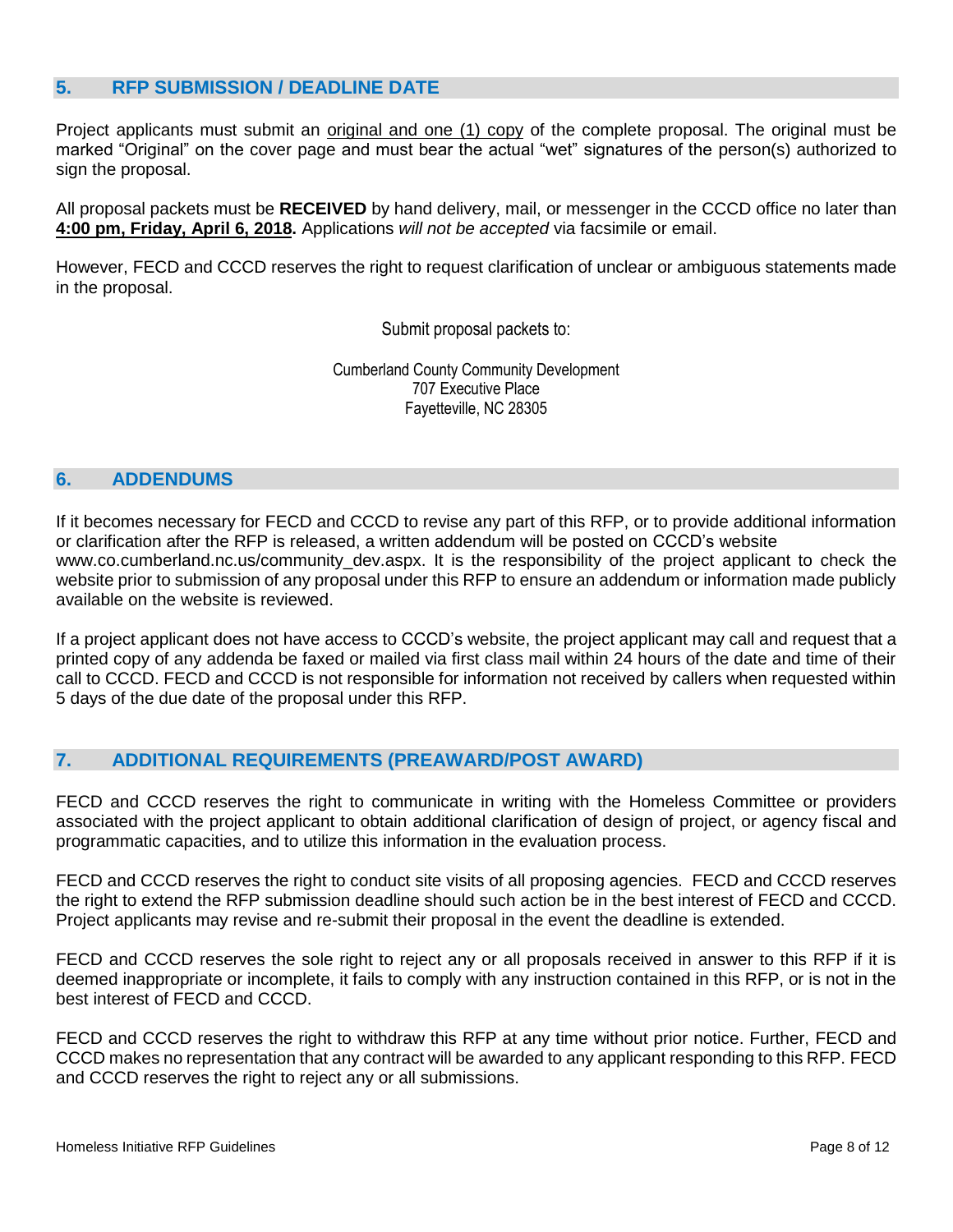FECD and CCCD reserves the right to negotiate services and costs with project applicants, including revision of project design as necessary to better meet local requirements.

Willful misstatements of information will result in non-recommendation for funding, regardless of the merits of the proposal submitted.

FECD and CCCD reserves the right to fund all or a portion of a proposal and/or require that a project applicant collaborate with another in the provision of a specific service if it is in the best interest of FECD and CCCD. A funding recommendation or offer to contract may be withdrawn upon failure of reasonable attempts to negotiate an agreement.

Project Applicants shall allow representatives of FECD and CCCD to inspect facilities that are used in connection with the contracts made to implement projects funded under this RFP.

Successful project applicants will be required to satisfy FECD and CCCD's and other participating agency or entity's insurance requirements. Additionally, all applicants must comply with all contractual requirements.

Agencies will be required to follow application budget line item amounts in draw requests. Agencies must ensure line items are feasible and give the agency flexibility in program expenditures. Funds will be provided on a reimbursement basis and supporting documentation (invoices, timesheets, etc.) must be approved by the FECD and CCCD staff prior to payment. Reimbursement requests must be submitted at least monthly.

Project Applicants shall be required to submit to FECD and CCCD, or its designee, periodic status reports, including project expenditures, progress reports and recipient information. Failure to do so may result in termination of the contract.

Project Applicants shall make available to representatives of FECD and CCCD, upon reasonable notice, the fiscal records and/or client data records pertaining to the contract.

Demographic information about clients will be regularly submitted to FECD and CCCD in a manner consistent with agreements protecting client and/or agency confidentiality rights.

Project Applicants shall comply with reasonable requests from FECD and CCCD concerning promotional activities related to the project.

Project Applicants acknowledge that, if they are recipients of the Homeless Initiative funds, they will be required to comply with the contractual obligations pertaining to the use of such funds.

The Contract shall include standard clauses and in some cases, certifications, requiring project Applicant's compliance with, but not limited to, the following regulations: non-discrimination, affirmative action, and equal opportunity; separation of church and State; Americans with Disabilities Act(ADA); conflict of interest; restrictions on lobbying; debarment; audits; rights in data; drug- free workplace; and lead-based paint and Equal Benefits Ordinance.

Project Applicants shall maintain any applicable licenses or permits, and meet any facilities code regulations required for the project(s) funded under the contract.

Project Applicants shall participate in information networking, training, and coordination meetings as directed by FECD and CCCD or other grant funding sources.

The local Continuum of Care (CoC) has developed a coordinated intake and referral housing system that will help simplify housing referral and placement process for individuals and families experiencing homelessness. The coordinated entry/assessment system represents a standardized access and referral system for all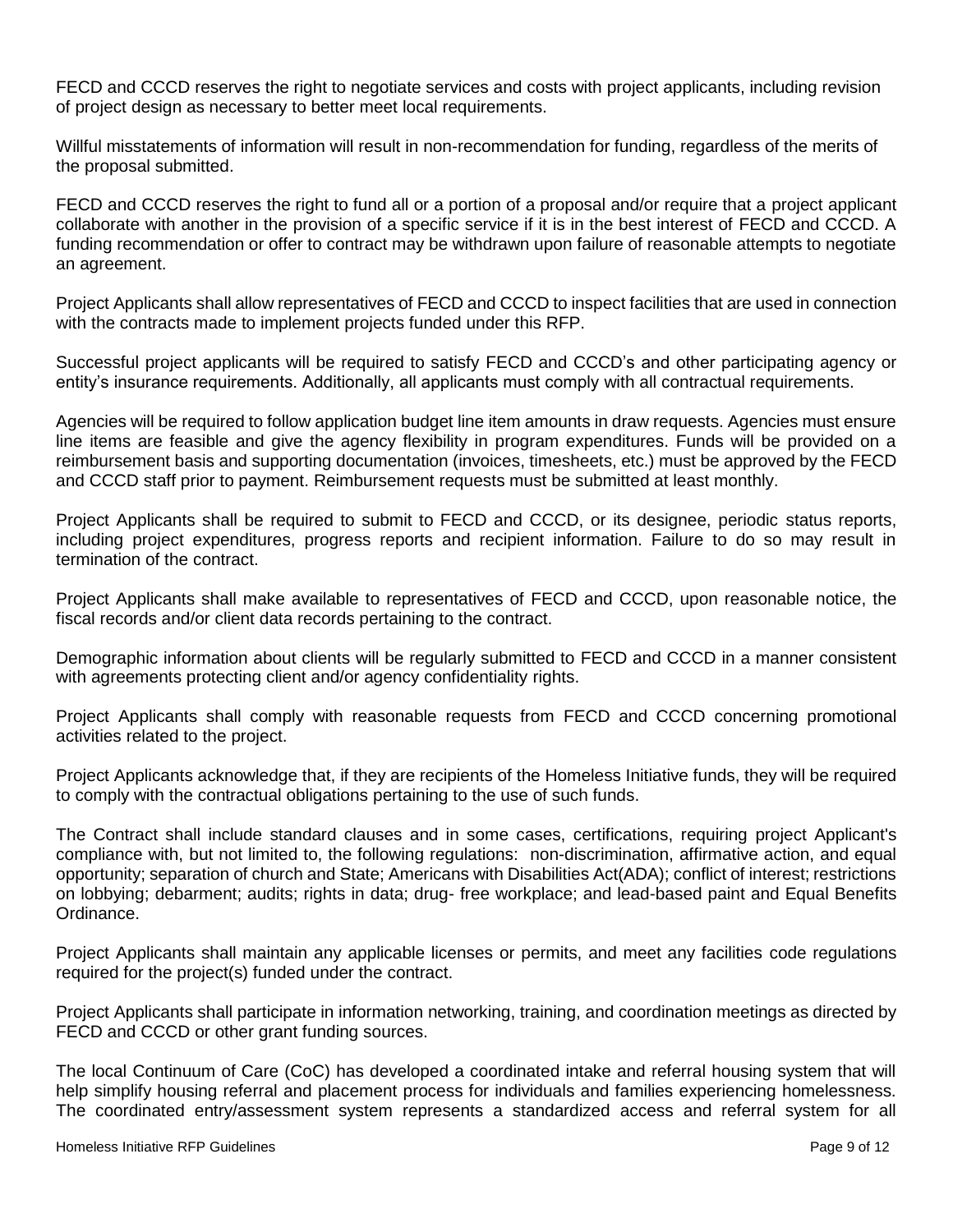individuals to ensure that people experiencing homelessness receive appropriate assistance with both immediate and long-term housing and service needs. The entire coordinated entry/assessment process uses a "no wrong door" approach, while doing so through a standardized process from initial engagement to successful housing placement. This process is used by participating providers within the local CoC network. All providers within the network will use a standardized screening tool so that the prescreening process and its results are communicated clearly and consistently to other providers. The provider who will make the referral will share the recommended housing intervention with the individual who is screened and provide basic information about resources that could be a good fit.

Project Applicants shall cooperate with related research and evaluation activities as directed by FECD and CCCD or other grant funding sources.

Project Applicants may be required to submit a Code of Conduct which will address conflict of interest requirements prior to executing an agreement.

Project Applicants may not enter into an agreement with a subproject Applicant for the provision of shelter or supportive services under any project funded under this RFP, unless that subproject Applicant and its qualifications are fully described in the proposal, and the intention to subcontract is explicitly stated in the proposal or the use of the subproject Applicant has been approved in writing by FECD and CCCD.

Project Applicants will ensure that an annual financial audit is performed in compliance with the Federal Single Audit Act if it spends, in aggregate, \$500,000 or more of Federal funds per fiscal year. Project Applicant shall submit a copy of the audit report to FECD and CCCD within nine months after the end of the project Applicant's fiscal year.

Each project Applicant must comply fully with all of the requirements specified in this RFP and committed to in the project proposal, including project leveraging commitments, otherwise project Applicant risks immediate termination of contract.

The responsibility for accuracy rests entirely with the project applicant. If a project applicant knowingly and willfully submits false performance or other data, FECD and CCCD reserves the right to reject that proposal. If it is determined that a contract was awarded as a result of false performance, financial or other data submitted in response to this RFP, FECD and CCCD reserves the right to terminate said contract immediately.

Project Applicant shall have in place an appropriate program participant termination and grievance procedure. Said termination and grievance procedure must be in compliance with FECD and CCCD's termination and grievance standards stated in the project contract.

FECD and CCCD reserves the right to extend the duration of the project as well as to renegotiate the terms of the contract if an extension is granted.

Project Applicant agrees to participate in the local Homeless Management Information System (HMIS). Said system shall be implemented during the term of the contract awarded. FECD and CCCD shall provide Project Applicant with the basic training information required to use HMIS.

Project Applicant shall be required to possess a corporate seal.

Awards are made subject to receipt of award funds from FECD and CCCD. Project Applicant agrees that if FECD and CCCD do not provide funds for project, contract will be deemed null and void.

The Grant Agreement between FECD and CCCD may be incorporated by reference into all contracts between FECD and CCCD and the contracting agencies.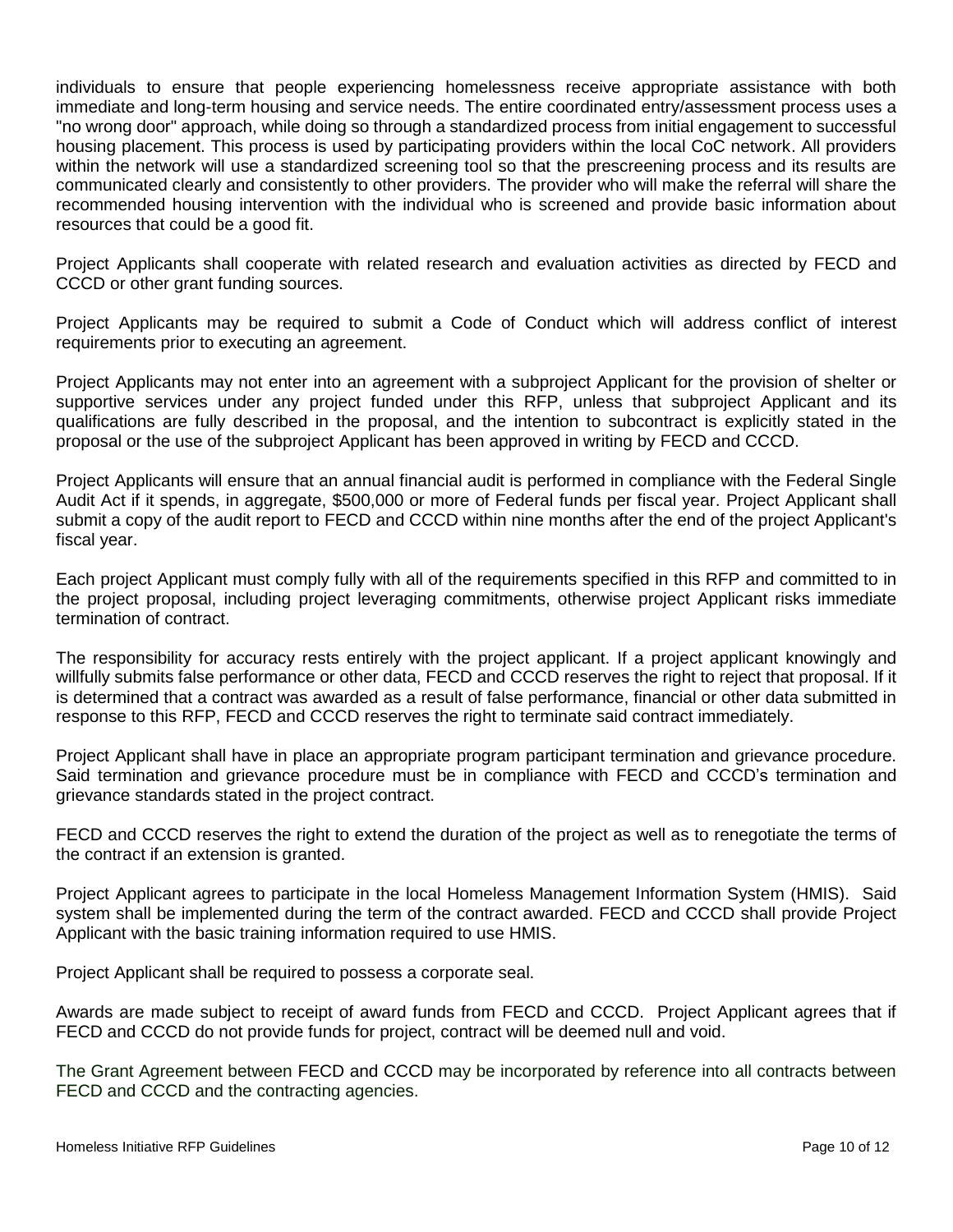Project Applicants acknowledge that the Homeless Initiative funds are not meant to replace or supplant other local sources of funding.

FECD and CCCD reserves the option to renew contracts awarded through this RFP for additional years, contingent upon satisfactory project Applicant's performance, availability of funds, and community needs.

The project applicant is hereby notified that, in accordance with FECD and CCCD Rules and Regulations implementing the Project Applicant Responsibility Ordinance, FECD and CCCD may debar the project applicant from bidding on FECD and CCCD contracts for a period of five (5) years, if FECD and CCCD finds, in its discretion, that the project applicant does not possess the necessary quality, fitness, or capacity to perform work on FECD and CCCD contracts.

Project Applicant shall have in place appropriate policies and procedures relative to service animals for persons with disabilities. Said service animal policies and procedures must be in compliance with local, State, and Federal laws.

FECD and CCCD reserves the right to terminate contracts awarded under this RFP if the Project Applicant is unable to commence services within three (3) months of the effective date of the contract. If a contract is terminated under these conditions, FECD and CCCD may award the deobligated funding to remaining project applicants who submitted proposals under the RFP and received fundable scores.

The agency is required to provide recognition for the role of FECED and CCCD in services provided through this grant. All activities and items utilized pursuant to this grant shall be prominently labeled as to the funding source.

# <span id="page-10-0"></span>**8. GLOSSARY**

**Chronically homeless:** An unaccompanied homeless individual with a disabling condition who has either been continuously homeless for a year or more OR has had at least four (4) episodes of homelessness in the past three (3) years. In defining the chronically homeless, the term "homeless" means "a person sleeping in a place not meant for human habitation (e.g., living on the streets) or in an emergency homeless shelter."

**Continuum of Care (CoC):** A Continuum of Care is a local or regional system for helping people who are homeless or at imminent risk of homelessness in the community, by providing a range of services from homeless prevention through to permanent housing.

**Coordinated Entry/Assessment System:** A coordinated entry/assessment system shall mean a centralized or coordinated process designed to coordinate program participant intake or assessment and provision of referrals.

**Fair Market Rent (FMR):** The rent, including the cost of utilities (except telephone), that would be required to be paid in the housing market area to obtain privately owned, existing, decent, safe and sanitary rental housing of modest (nonluxury) nature with suitable amenities. Fair Market Rents for existing housing are established by HUD on an annual basis for housing units of varying sizes (number of bedrooms).

**Homeless Management Information Systems (HMIS):** An HMIS is a computerized data collection application designed to capture client-level information over time on the characteristics and service needs of men, women, and children experiencing homelessness, while also protecting client confidentiality. It is designed to aggregate client-level data to generate an unduplicated count of clients served within a community's system of homeless services. An HMIS may also cover a statewide or regional area, and include several CoCs. The HMIS can provide data on client characteristics and service utilization.